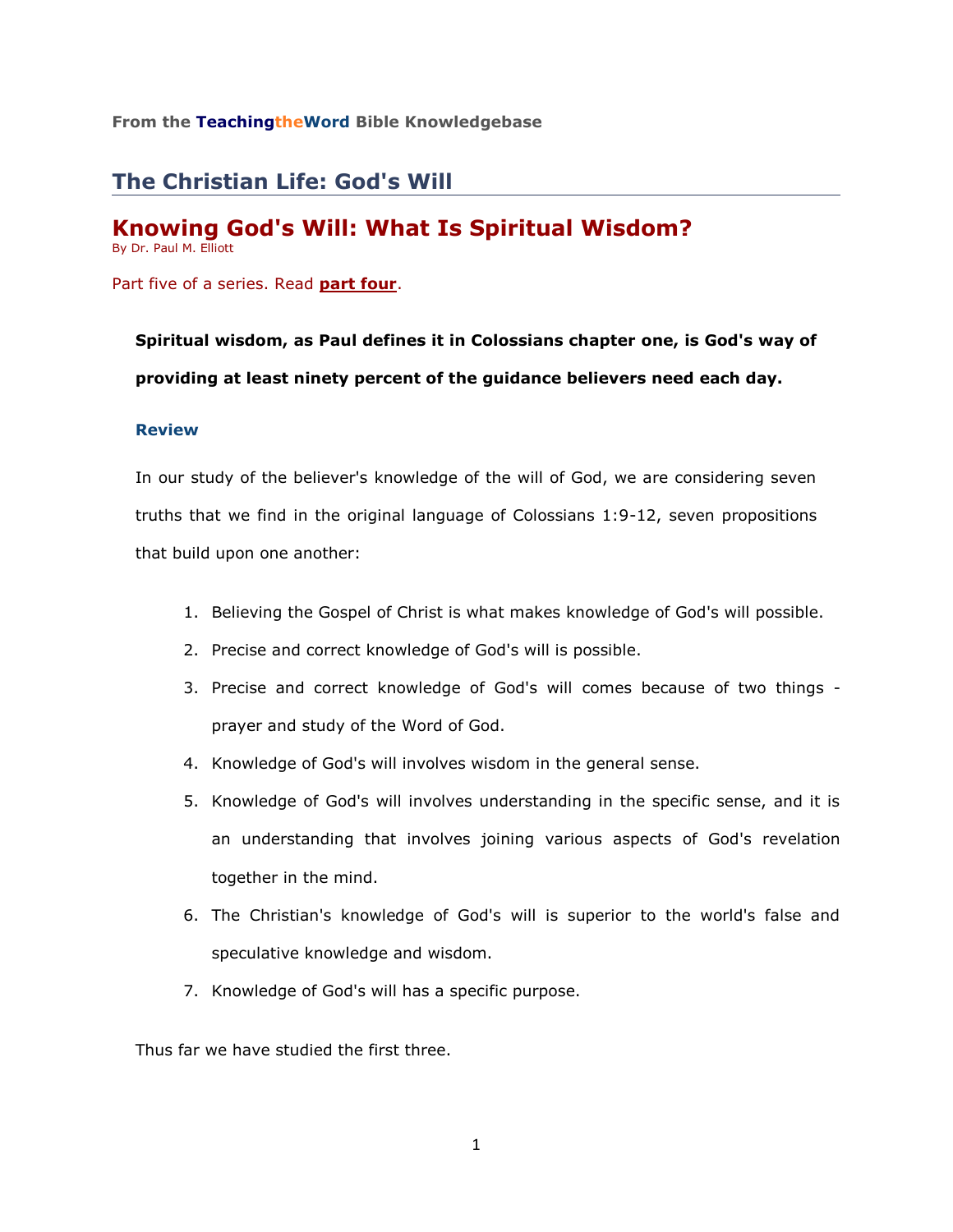Number one: *Believing the Gospel of Christ is what makes knowledge of God's will possible.* That's what opens the door. Nothing else can do it. You can't know God's will unless you are a Christian. You can't know God's will unless God the Holy Spirit has taken up residence within you, and that is what occurs when every Christian becomes a Christian. That is *how* you become a Christian. God the Holy Spirit takes up residence within you, regenerates you, and begins the process of conforming you more and more to the image of Christ.

Number two: *Precise and correct knowledge of God's will is possible.* This is not some nebulous knowledge, but precise and correct knowledge. We saw that this is the meaning of the word that is translated "knowledge" in our English Bibles in verse nine. The common Greek word for knowledge was *gnosis*. Normally, in Greek, if you wanted to talk about knowledge, you simply used the word *gnosis*. Basic knowledge. But Paul doesn't use that word in verse nine. He says, my prayer is not that you will simply have knowledge, *gnosis* - but my desire is that you will have *epignosis* - full knowledge, complete knowledge, accurate knowledge.

Number three: *Precise and correct knowledge of God's will - knowledge that is not merely* gnosis *but* epignosis *- comes because of two things: proper prayer, and the reading and study of the Word of God.* The two are inseparable in the Christian life.

In our last article, we talked about what the Bible means by proper prayer. We looked at the model prayer given to us by our Lord in Matthew chapter six. We saw that the thematic word we can put over that entire prayer is the word *submission* - "hallowed be Thy name" - "Thy kingdom come" - "Thy will be done in earth, as it is in Heaven" and so on. We need to get our minds and sprits properly oriented before we ask anything of God in prayer. You need to get your spiritual compass pointing to true north, as it were, pointing in the direction of desiring and seeking after accurate and complete and abundant knowledge of the will of God. That is the attitude you need to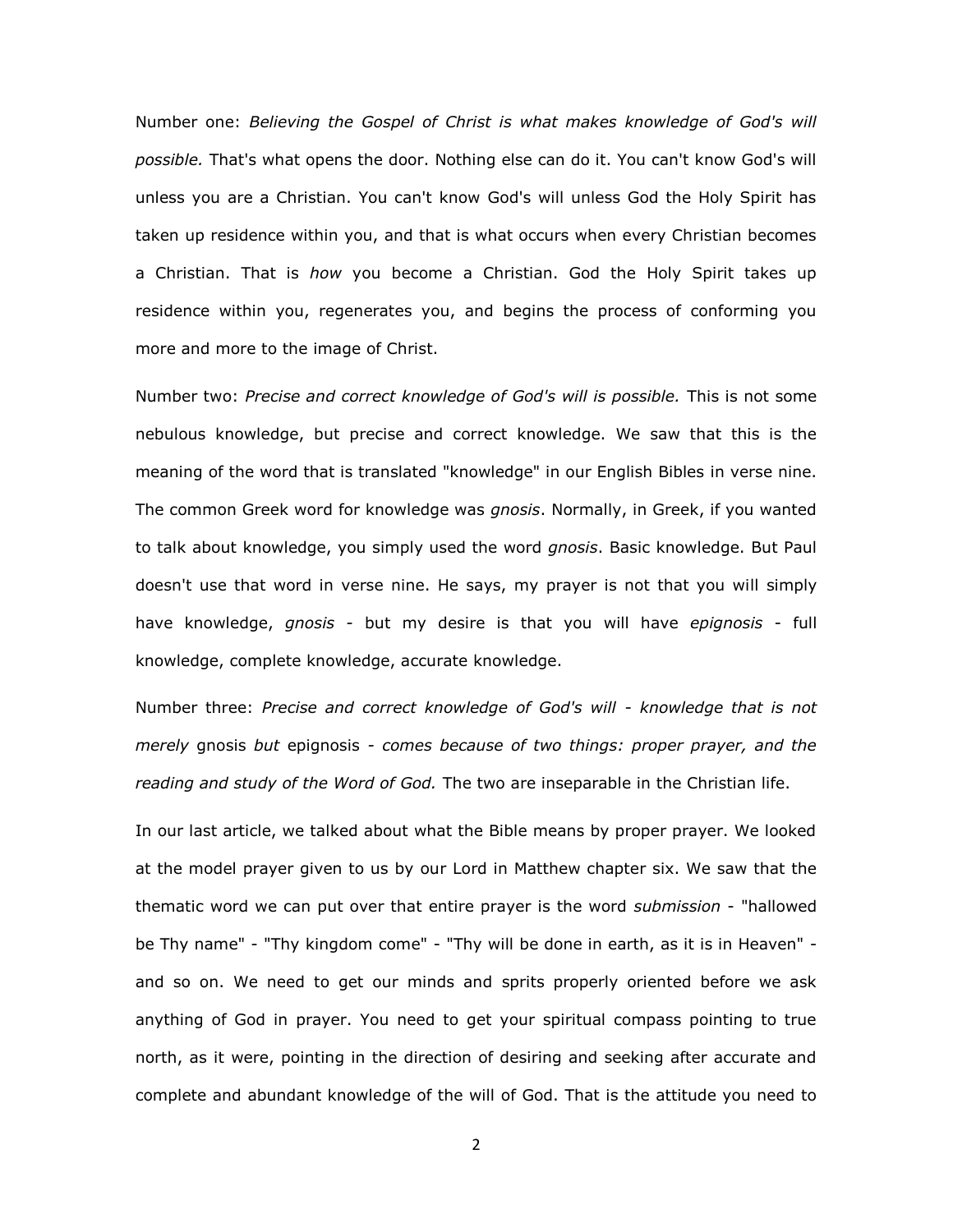have before you ask anything of Him. That also is the attitude you need to have before you open your Bible to read and study and absorb the truth of His Word: Father, I want You to be exalted. I want Christ to be truly preeminent in my life. I want Your will to be done, Your kingdom to have the priority, because I know that there is absolutely nothing better.

We also saw that we need to prayerfully make profitable use of Scripture - for doctrine, for reproof, for correction, for instruction in righteousness, so that each of us may be thoroughly equipped to not only know God's will, but to do it. Finally, we saw that there are three principles of God's guidance. First of all, God guides primarily through Scripture. This Book tells us how to think. This Book tells us how to live. And secondly, God also guides through circumstances, through providence. He is working all things together for His glory and for our good. But we also saw a third principle of God's guidance, and that is the fact that God's guidance through circumstances never contradicts God's guidance from the unchangeable Scriptures.

And therefore, if you think your circumstances are dictating that you need to do something that is contrary to Scripture, then you are letting circumstances become your authority instead of Scripture. Scripture governs how we are to deal with circumstances, not the other way around. Hebrews 4:12 tells us that it is Scripture that is the discerner, or the critic, of the thoughts and intents of the heart. Scripture must govern our comprehension of the circumstances that God sets before us. Circumstances are never an excuse to compromise the Scriptural way of thinking, the Scriptural way of conducting our lives. Every Christian must first and always be a Scripture-driven Christian.

## **The Nature of Spiritual Wisdom**

This brings us to proposition number four: *Knowledge of God's will involves wisdom in the general sense.* In other words, it has to do with general principles.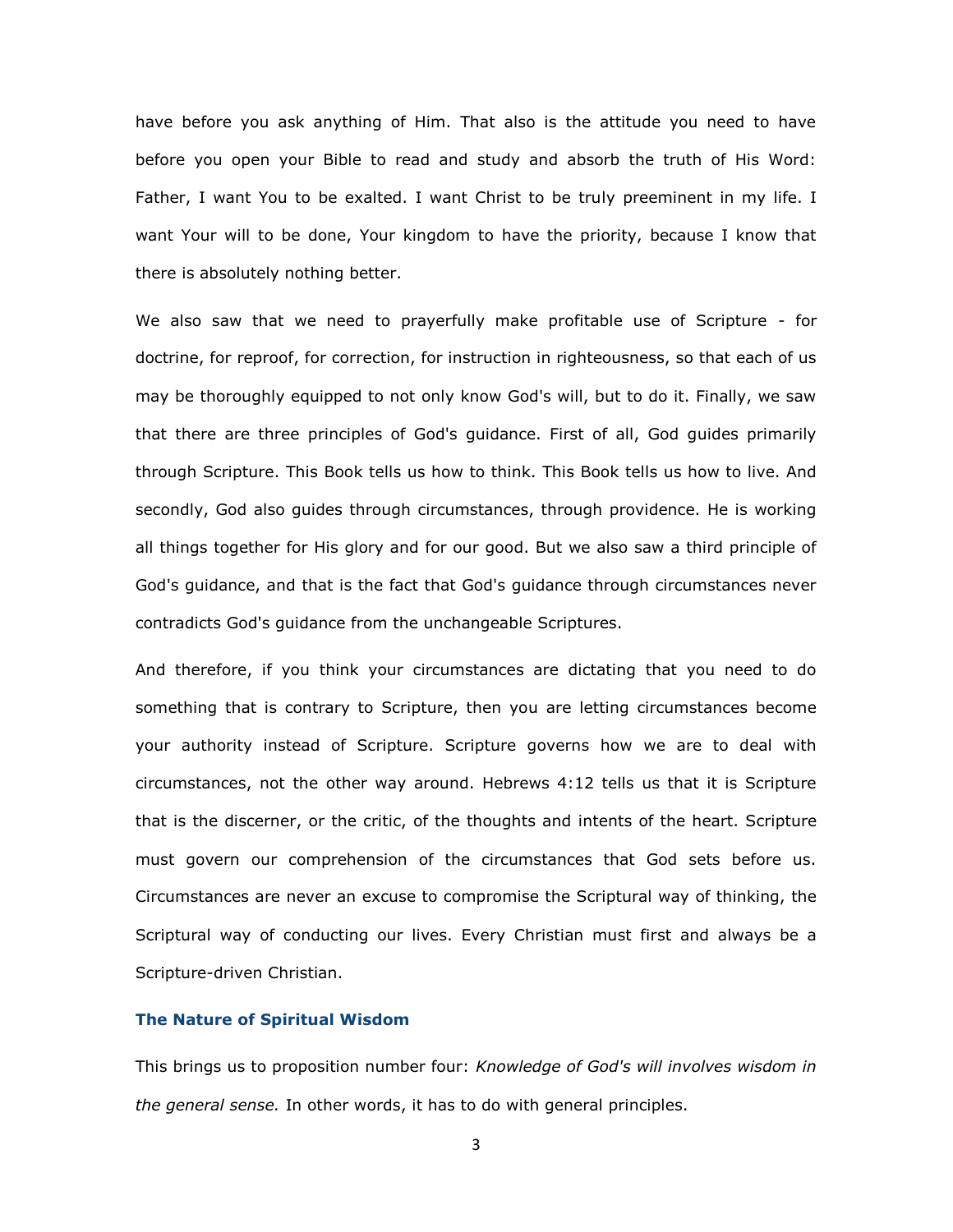In order for us to understand what the Apostle Paul is saying about this, we need to remember once again some of the cultural background of the book of Colossians. The Colossian believers were dealing with some serious challenges to their new-found Christian faith. One of them was the false teaching of an early form of Gnosticism. The false teachers promised the Colossian believers that they could be part of a special "in" group, with special knowledge that was not to be found in Scripture. These false teachers used words like knowledge, wisdom, and spiritual understanding, so Paul uses these very words in his letter to make his case against them.

False teachers are like their father the Devil. They misappropriate the Bible's vocabulary, but they don't use the Bible's definitions. The Biblical definitions of the terms Paul is using were well established in the Old Testament Scriptures. Look at the Psalms in particular, and the early chapters of Proverbs. They are full of the terms "knowledge" - "wisdom" - and "understanding." And they give the definitions of those words that Paul uses here in Colossians.

Look, for example, at Proverbs chapter two, beginning at verse one, where all three of these terms occur:

1. My son, if you receive my words, and treasure my commands within you,

2. So that you incline your ear to wisdom, and apply your heart to understanding;

3. Yes, if you cry out for discernment, and lift up your voice for understanding,

4. If you seek her as silver, and search for her as for hidden treasures;

5. Then you will understand the fear of the Lord, and find the knowledge of God.

6. For the Lord gives wisdom; from His mouth come knowledge and understanding;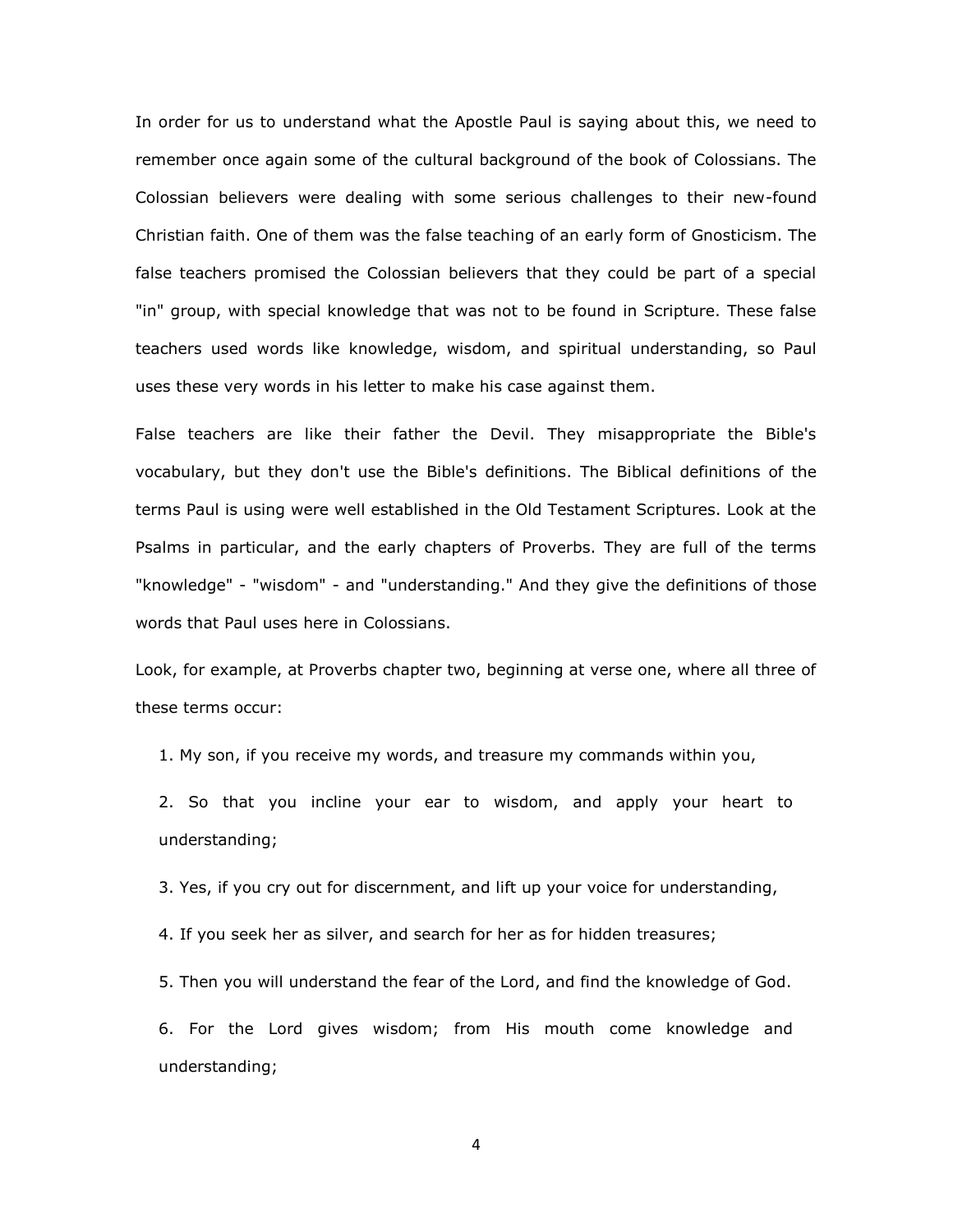7. He stores up sound wisdom for the upright; He is a shield to those who walk uprightly;

8. He guards the paths of justice, and preserves the way of His saints.

9. Then you will understand righteousness and justice, equity and every good path.

10. When wisdom enters your heart, and knowledge is pleasant to your soul,

11. Discretion will preserve you; understanding will keep you.

#### **Spiritual** *Sophia*

In Colossians 1:9, as we have it in our English Bibles, Paul says the he is praying that these believers will be filled with the knowledge of God's will "in all wisdom and spiritual understanding." In the original language, the adjective "spiritual" actually applies to both nouns, wisdom and understanding. Paul is really saying, "in all spiritual wisdom, and in all spiritual understanding."

Knowing God's will involves wisdom in the general sense. That's the meaning of the word he uses here in the original language. It's the word *sophia*, which means broad and general wisdom.

The Greeks and later pagans worshipped a goddess named Sophia - the goddess of wisdom. In the second century the Gnostics would come to teach the ultimate blasphemy, that the goddess Sophia was the third person of the Trinity, the Holy Spirit. They would teach blasphemy against the Spirit.

But even a century before this would happen, Paul was making it clear to the Colossian believers that they were to have no part in this pagan idolatry of Sophia, or wisdom, as a goddess. True wisdom, Paul says, comes from God. That's what I'm praying for, for you Colossian believers, he says in verse nine. Don't let anyone cheat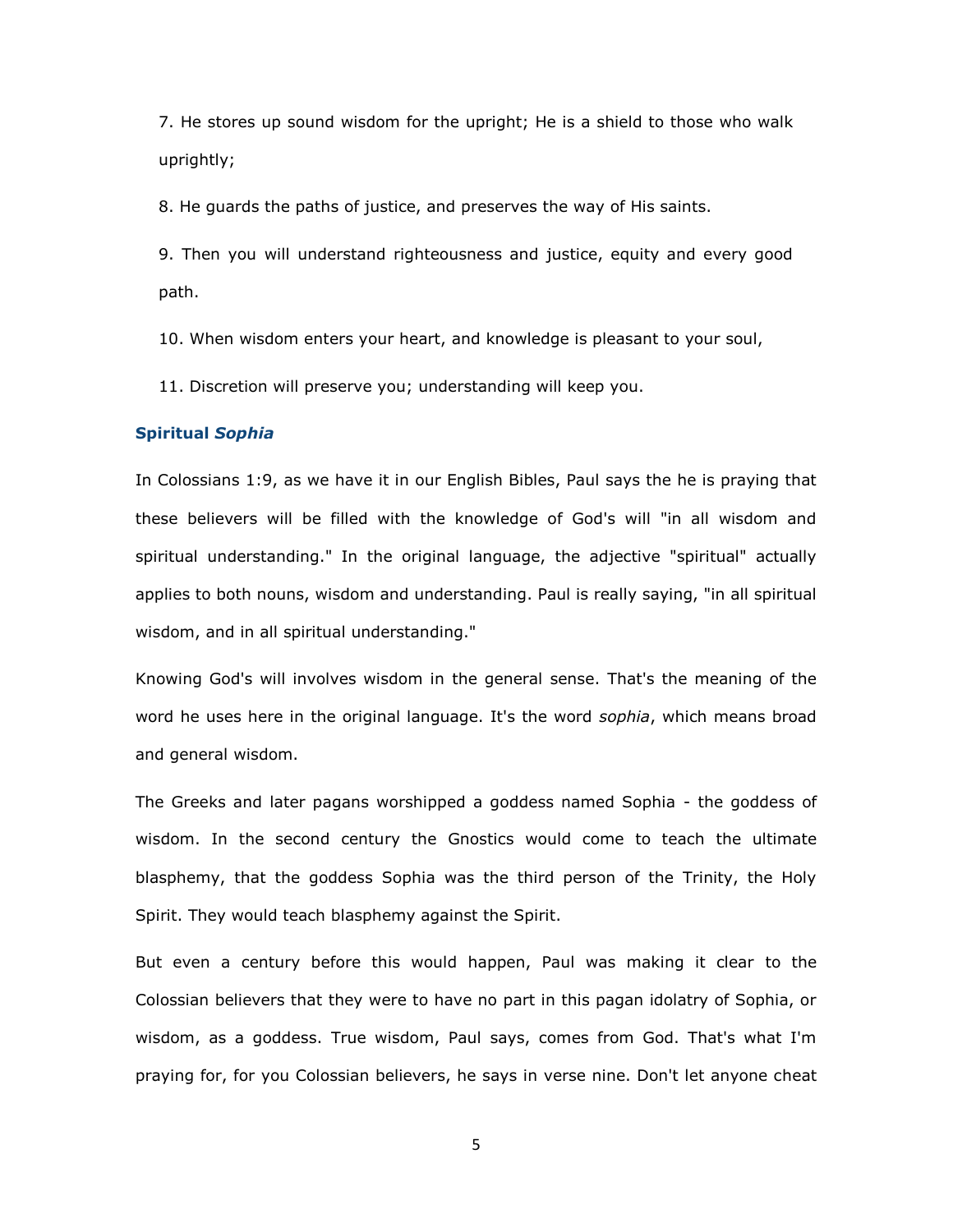you out of true wisdom, God's wisdom, the Bible's wisdom, by drawing you away into this mixture of pagan philosophy and Christianity, he says later on in chapter two, verses eight and eighteen. Paul is praying that they will be filled with the knowledge of God's will in all spiritual wisdom.

The sense of this word *sophia* in the original language has to do with *discernment with regard to general principles*. This is the understanding that the general will of God for believers is given to us clearly in the Bible, and in all the necessary detail. The Bible gives us the general sense of right and wrong. The Bible gives us the general sense of what pleases God and does not please God. The Bible gives us the general understanding of what constitutes sound doctrine, and what constitutes heresy. The Bible gives us the general understanding of what is right and proper in the life and worship of the church, and what is not. Paul is going to talk about those things in some detail in chapter two.

Also, the Bible gives us the general sense of how we should conduct our lives as Christians - how the Christian mind should think, what Christian character looks like, how a Christian is to conduct himself before unbelievers, how a Christian is to conduct himself in the home, how the Christian is to conduct himself in the workplace, how the Christian is to conduct himself in relation to other believers. Paul is going to talk about all of these things in more detail in chapters three and four.

#### **At Least Ninety Percent of the Answers**

Dear Christian friend, if you understand the general principles of God's Word, if you read it and study it so that the Bible's way of thinking becomes your way of thinking you'll probably have at least ninety percent of the answers to your questions about what the will of God is for your life. Am I making a decision, am I following a path, that conforms to the general principles for Christian life, thinking, and conduct that are laid down in the pages of Scripture? Asking and answering those kinds of